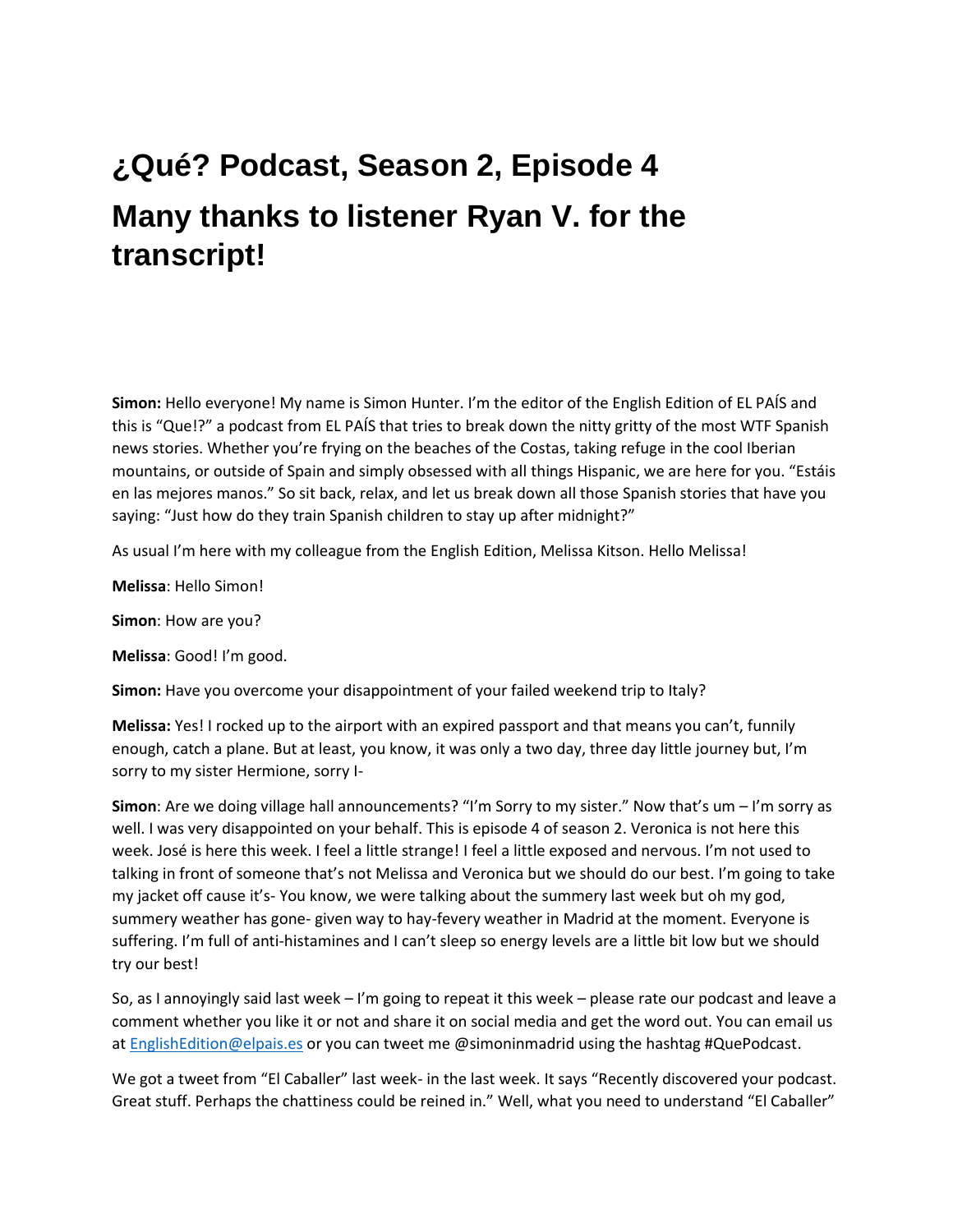is that I am married to a Spanish woman and my particular Spanish woman doesn't often let me get a word in so this is like a luxury for me every week to be able to come in here and chat away without being interrupted. Hello Rosa! Another village hall announcement. "El Caballer" says: "I'm good with the chattiness as long as the news side predominates, 75% or more." Thank you very much for that "El Caballer"

Then we had a message from Jakob Russelfint "@simoninmadrid thanks for the podcast. I've listened to all the episodes and will promptly recommend it to my high school Spanish colleagues here in Denmark. Muchas gracias. Mange tak" which I guess is thank you in Danish which is very nice. Thank you very much.

And Ryan V. Our good friend Ryan V. Thank you again Ryan for doing the transcript. He says "Question for you that doesn't necessarily need to be answered in the podcast. Anytime I go on elmundo.es" – oh boo! Hiss! Our competitor - "Or elpais.es, the headlines and majority of major news stories are about politics. Are Spanish people obsessed with politics or is it because it's a relatively safe and laid back country so there's no 'if it bleeds it leads' sensationalism to fill up the space?"

It's a really interesting question Ryan. I'd say it's both those things. I think Spanish people are obsessed with politics. It's a young – relatively young – democracy. Franco died in 1975. And also, yeah, there's certainly not "if it bleeds it leads" sensationalism because Spain is a fairly non-violent country and we don't have to deal with too many stories of that type. Having said that, when we do have stories like that they are huge and they normally cross borders.

Speaking of politics, that brings us to our- now, we normally record on a Tuesday, but we were uh, scrabbling around for stories yesterday and thought let's wait for Wednesday and hope something comes up and my God! Did something come up for us. This is perhaps the most "Que?!" story we've ever covered and from the most unexpected source. So, Melissa, take it away.

**Melissa:** On Tuesday, Spanish Congress held its first session since the April 28th general election. And what a colorful session it was.

So Congress has never before been so fractured. The power dynamics of the lower house have completely changed. The Spanish Socialist Party now has the highest number of seats, not the Popular Party. The far-right group Vox is in Congress for the first time. And making things even more interesting, there are four Catalan separatist leaders who are being held in custody for their role in the 2017 separatist drive, who have also been elected as deputies.

**Sound bite:** Los diputados que están en prisión son diputados porque la ciudanía ha votado para que sean diputados, y deberían poder representar a los ciudadanos que los han votado con libertad.

**Sound Bite:** Yo siempre he dicho que esta prisión provisional no tiene sentido. Estas personas deberían estar en libertad.

**Melissa:** And just, you know, to throw things more into the mix, two Vox deputies are lawyers, and they're actually representing the far-right party in their private prosecution against the separatist leaders. In other words, you have the separatists on trial and the lawyers prosecuting them in the same space, in Congress.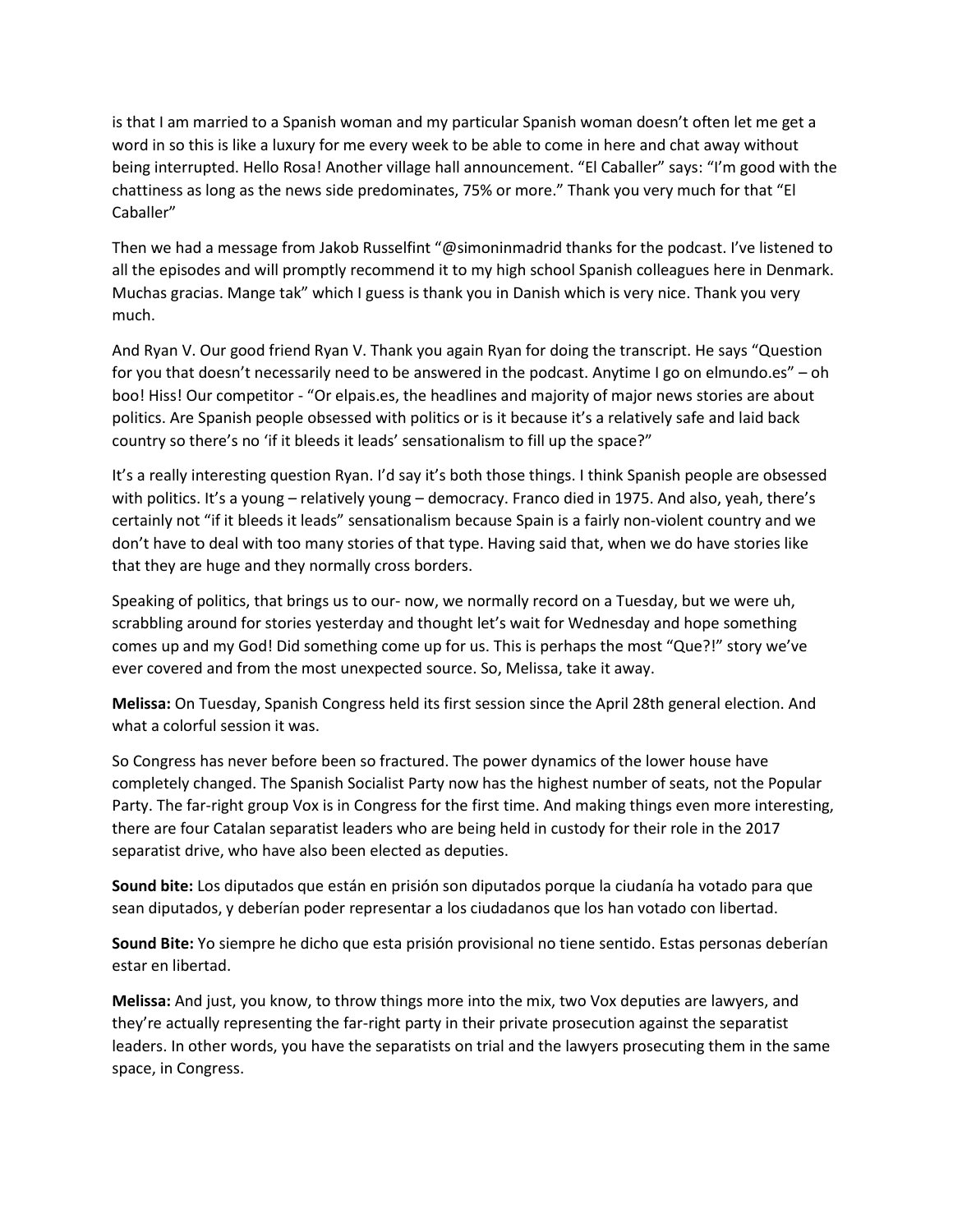So understandably, this very complex background led to a number of tense scenes on Tuesday, particularly over the oaths used by deputies to be sworn into office. Traditionally, newly-elected deputies are asked to swear allegiance to the Spanish Constitution. The standard response is "yes, I promise" or "yes, I swear."

### **Sound Bite**

**Melissa:** But this session, political parties came up with their own twists on the oaths. So Vox leader Santiago Abascal: "for Spain, I do swear." Members of Podemos swore "for democracy and social rights,"

### **Sound Bite**

**Melissa:** And the deputy for green group "Equo", took their oath "for democracy, for social rights, and for the entire planet."

**Simon:** Representing the entire planet from Spain's Congress. Well done.

**Melissa:** But the most controversial oaths came from the separatist leaders. Some swore "to the Catalan republic" rather than Spain, while the leader of the Catalan Republican Left, Oriol Junqueras, swore as "a political prisoner and for legal imperative."

### **Sound Bite**

**Melissa:** Now this did not go down well with Spain's right-wing parties in congress. The right-wing opposition are angry that the separatist politicians are even allowed to become members of Congress.

The leader of Ciudadanos (Citizens), Albert Rivera, said earlier: "We believe that individuals who face criminal proceedings, who tried to stage a coup and liquidate national sovereignty, cannot sit in parliament and earn a public salary."

**Albert Rivera:** Yo creo que es indigno para el pueblo Español que los que han intentado un golpe de estado se sienten en un escaño y cobran dinero público de todos los españoles.

**Melissa:** So the issue of the Catalan separatists is going to be an issue about whether they're suspended or not. And in a separate kind of aside, the session also saw Socialist deputy Meritxell Batet elected as speaker of the lower house with a simple majority of 175 votes.

**Mertixell Batet**: Ninguno de nosotros individualmente, ni ninguno de nuestros partidos por si solo, representa en exclusiva a España.

**Melissa:** In her acceptance speech, she said: "Each one of us is part of the people, but we are not *the* people."

**Mertixell Batet**: Somos del pueblo, pero ninguno somos el pueblo.

**Melissa:** Now, her appointment is a reflection of how women in this particular Congress have gained much greater representation. The new Congress has the highest number of female deputies in the country's history. Of the 350 deputies in Congress, 166 or 47.4% are women. This makes Spanish parliament the EU leader in gender parity, and the fifth in the world according to figure[s](https://elpais.com/elpais/2018/05/14/inenglish/1526297529_235372.html?rel=mas) from UN [Women.](https://elpais.com/elpais/2018/05/14/inenglish/1526297529_235372.html?rel=mas)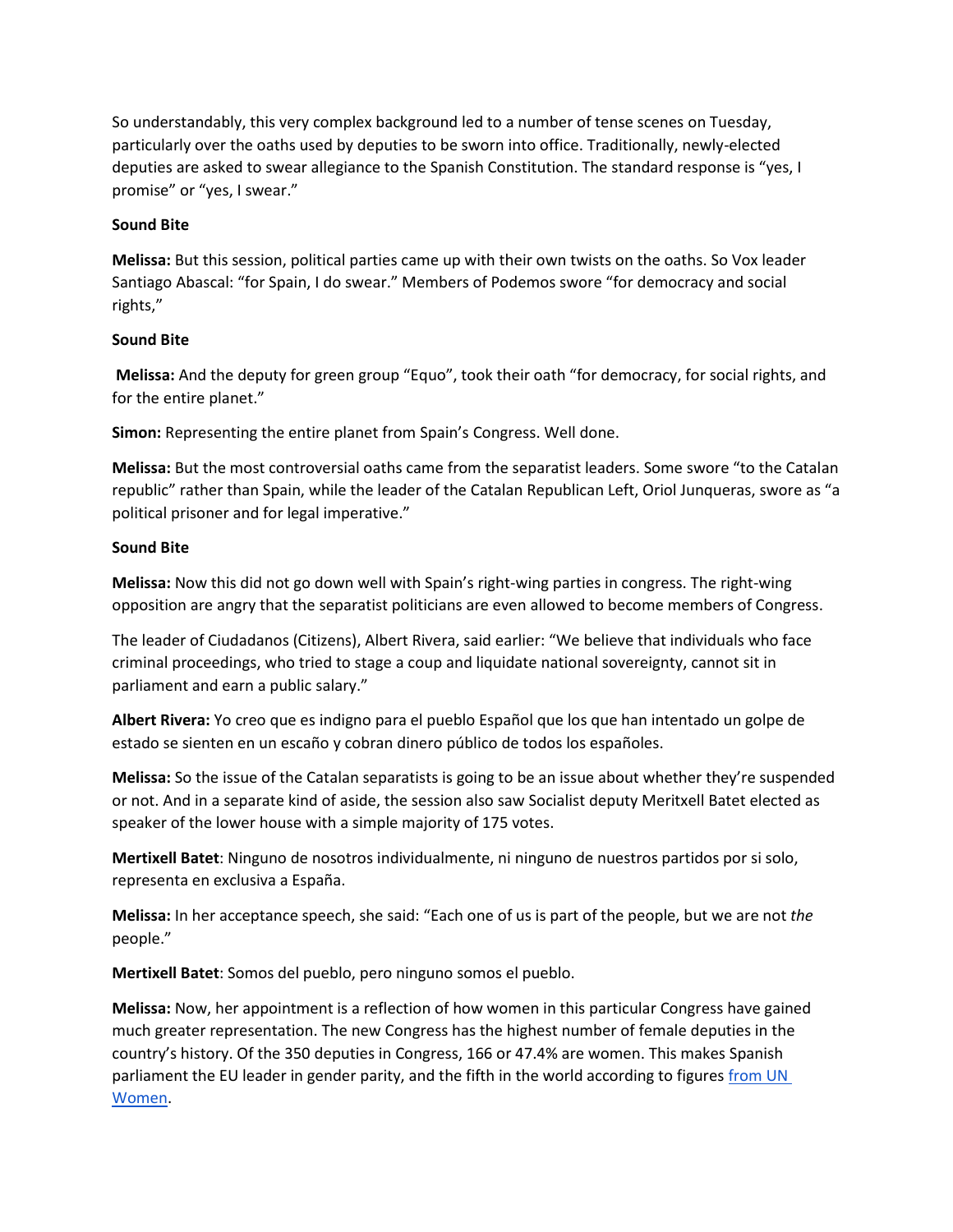But while it may be the most gender-balanced Congress, as I mentioned before, it is also the most fractured, and there are serious questions about how all the conflicting interests within Congress will influence the new political term.

**Simon:** It was a bizarre day. There was - there- We're not going to be able to cover everything weird that went on but the first thing I'd like to talk about is the stunt, 'cause you can only describe it as such, that Vox pulled off. They turned up at 7:30 in the morning and bagged the seats behind where the prime minister was going to sit. Normally the seats are assigned in Congress once the government is actually formed but opening day it's a bit of a free-for-all and everyone can sit where they like basically. So Vox decided that, you know, steal a little bit of the limelight. They were gonna sit in the row behind where the prime minister was gonna sit. And the socialists realized what was going on and, alerted to this, a Socialist deputy basically arrived at 8 o'clock and while, - I mean this is -, I can't believe I'm even describing what happened in the story, while Javier Ortega Smith – this is one of the lawyers you were mentioning previously in the podcast – while he stood up and out of his seat, this Socialist deputy went and you know sat in his seat and he stayed there for seven hours. He was there for the seven hours, for the whole day. You know, stuck between these deputies for Vox. He basically said, you know, there was a point where they were gonna have to get up and vote, and he – according to the Socialist deputy – he said to them "Well look, you know, when I get up to vote, if you steal my seat, I'll just do the same when you get up to vote." So, a very mature start to this session of Congress.

And of course that did give way to some pretty stunning photos. For example, you had a very significant handshake between Oriol Junqueras, who's the leader of the Catalan Republican Left, who, you mentioned Melissa, who's one of the men being tried for his role in the independence drive. He went over, he shook hands with Pedro Sánchez, he said to Pedro Sánchez "We need to talk" or "We should talk" and Pedro Sánchez said "No te preocupes" - "Don't you worry" and you know, people, the same people who have been bashing Sánchez for having had any kind of negotiations or talks with the Catalan separatists were back on it yesterday, saying oh this just shows how, you know, Sánchez is going to capitulate to the Catalan independence leaders. I think that's maybe reading a little too much into the sentence "No te preocupes."

There was also a great photo; One of the deputies decided to wear a t-shirt with the famous "Gaysper" emoji. The LGBT emoji ghost, which became famous after Vox tweeted out that photo of – what is that character?

# **Melissa:** Aragorn

**Simon:** Yeah, from Lord of the Rings – basically facing off to all of Vox's enemies which include, for example, EL PAÍS, the Cadena Ser radio network, and Gaysper the gay ghost, and the photographer's managed to capture that guy walking right past Santiago Abascal which was very funny. Then Vox decided – I mean, I get the impression that Vox is just a bit frustrated that they didn't quite do so well at the elections as maybe they were expecting to do. They got 24 deputies in a house of 350 deputies. They're not gonna really have much influence in – well, they're not going to have any influence in the formation of a government which they were probably hoping that they were going to, so they decided, first of all with the stunt which our friend Bill from Talk Radio Europe this morning described as the Germans, the equivalent of the Germans putting their towels down on the sun loungers first thing in the morning so whenever the Catalan separatist leaders were doing their swearing in – their version of swearing in – they were banging on their tables and banging on the desk and making a noise to voice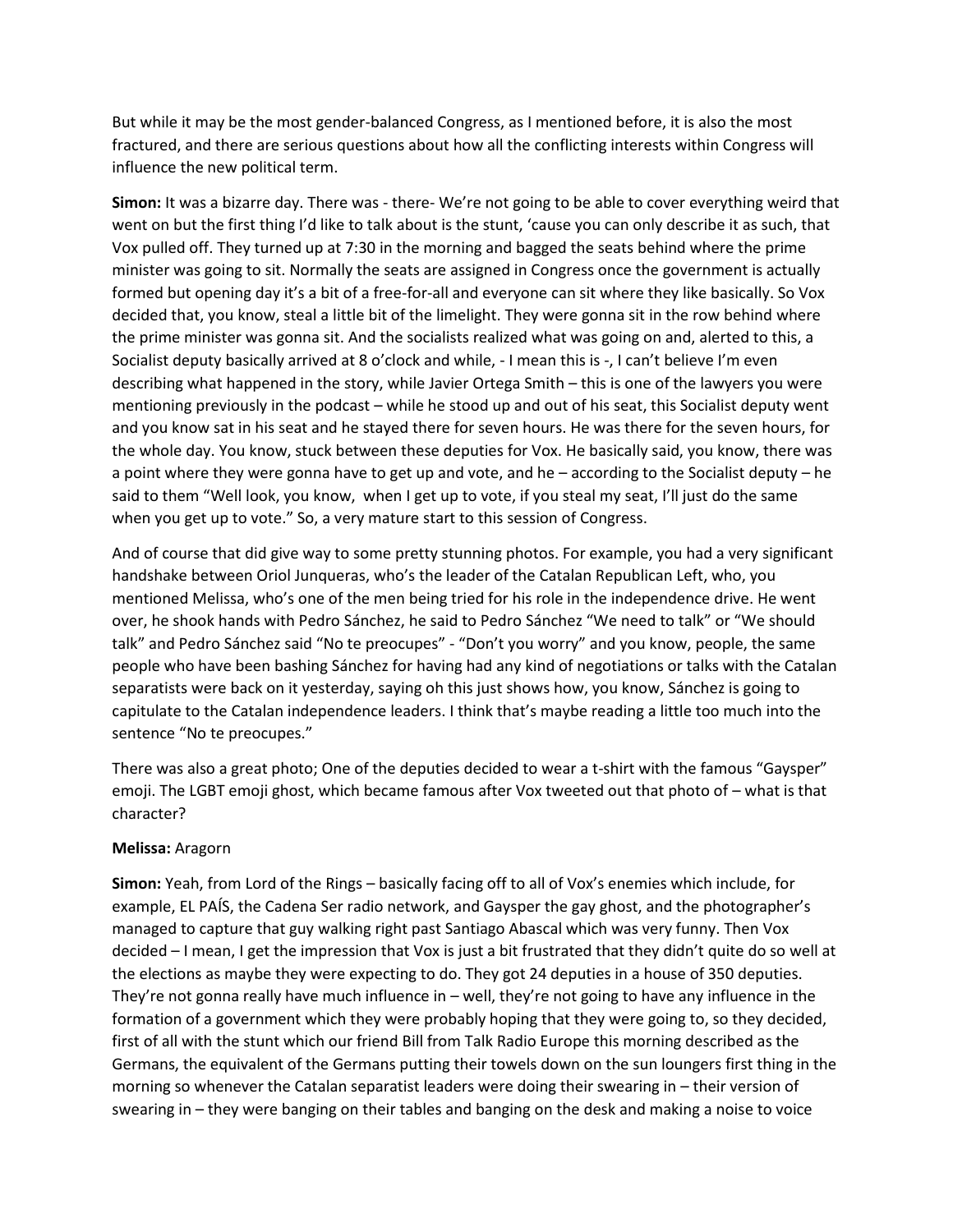their displeasure. They were a bit less ostentatious when it came to doing their own swearing in. Vox in Andalucia, when they won seats in the regional elections in Andalucia, they did so with bible- holding bibles and small crucifixes, and this time around they just um, were fairly low-key. They swore to Spain.

We then had "Valle-Inclán" becoming a trending topic, because there's a thing in formation in Congress as parliament is convened as it was yesterday, they have a "mesa de edad", right? Which is literally like the committee of age, and it's basically, the people who run the sort of, the swearing in ceremony is composed of the oldest deputy in the Congress, and the two youngest, and the oldest acts as the president and the two youngest act as his secretaries. And this chap, Augustín Zamarrón, who has run three times as a deputy in elections, never expected to win, but actually won a seat. And he turns out to be the oldest deputy in the congress. Also a dead ringer for the Spanish writer Valle-Inclán. So Valle-Inclán has this, you know, long white beard and these glasses and just does look like someone from another time. Spoke like someone from another time as well, and immediately became the hero of the session yesterday.

# **Sound Bite**

**Simon:** But, I mean, on the more serious side, the five- well it's four deputies – four pro-independence leaders who are deputies in Congress, one senator. They are likely to be suspended probably this week, maybe by the time this podcast has gone out they will be suspended. That would mean potentially, those seats could remain empty which would make it easier for Sánchez to get his simple majority to be voted back in as prime minister. Not likely to happen from what sources from the Catalan parties are saying. They might replace them with other deputies. But also we'll see. You know, it's a very astute play on the part of the independence parties to field these politicians as candidates, as deputies. Let's see what happens. The elections are this weekend, so by the time we come back next week we will have the municipal, regional and European election results. The situation will be a little bit clearer and we'll probably have a better idea of how, if he is going to manage it, Pedro Sánchez is going to form a government.

Alright so, this is another very "Que!?" story. In fact I've just posted this story on the Reddit subreddit, Not The Onion which is where sometimes our stories end up when they look like they're actually spoof stories and not actually real. So why don't you tell us, Melissa, what just happened in Asturias.

**Melissa:** Four women on a squash team were given leg wax and a vibrator as a prize for winning a tournament, a squash tournament. Now, understandably the team were outraged by this prize, and they have made a formal complaint with the sports federation.

One of the players Elisabet Sadó, said she felt "surprise and indignation" and added that this kind of attitude is "the foundation for all structural sexism."

So, needless to say, the winners in the male category of the same tournament did not get a beauty pack.

#### **Simon:** Or a sex toy.

**Melissa:** Or a sex toy! But the Oviedo Squash Club, which organized the championship, thought it was appropriate to give the female athletes leg wax, a vibrator and an electric callus remover.